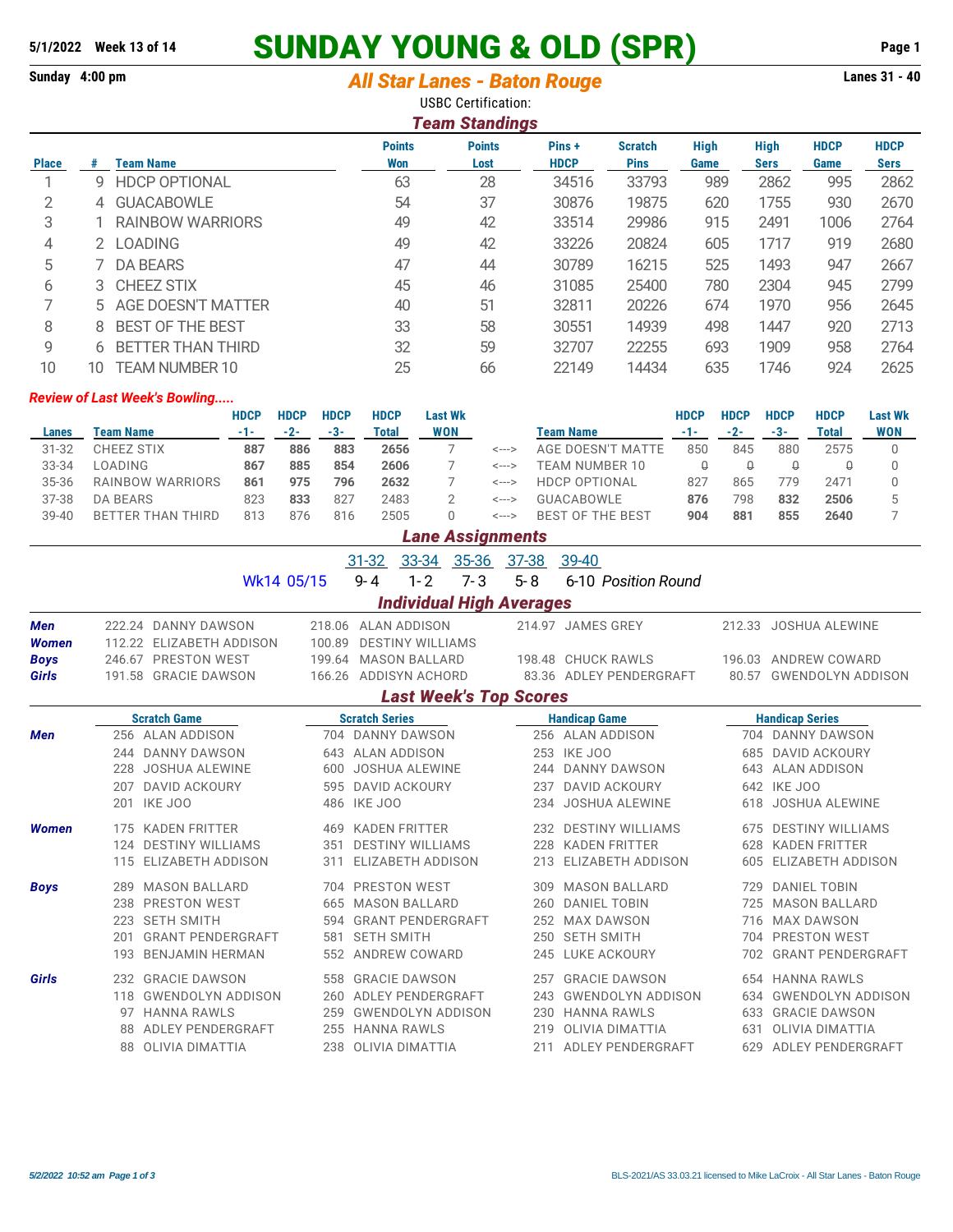**5/1/2022 Week 13 of 14 SUNDAY YOUNG & OLD (SPR) Page 2**

#### *Season High Scores*

|              | <b>Scratch Game</b> |                          |     | <b>Scratch Series</b>   |              | <b>Handicap Game</b>     | <b>Handicap Series</b> |                       |  |  |
|--------------|---------------------|--------------------------|-----|-------------------------|--------------|--------------------------|------------------------|-----------------------|--|--|
| Men          | 300                 | <b>JOSHUA ALEWINE</b>    | 777 | DANNY DAWSON            |              | 306 IKE JOO              | 786                    | DANNY DAWSON          |  |  |
|              | 289                 | ALAN ADDISON             | 731 | ALAN ADDISON            | 302          | <b>JOSHUA ALEWINE</b>    | 762                    | IKE JOO               |  |  |
|              | 279                 | <b>DANNY DAWSON</b>      |     | <b>JAMES GREY</b>       | 284          | DANNY DAWSON             | 726                    | <b>JAMES GREY</b>     |  |  |
|              | 278                 | <b>JAMES GREY</b>        | 698 | <b>JOSHUA ALEWINE</b>   | 283          | <b>JAMES GREY</b>        | 716                    | ALAN ADDISON          |  |  |
|              | 244                 | DALE ACHORD              | 674 | DALE ACHORD             | 278          | ALAN ADDISON             | 704                    | <b>JOSHUA ALEWINE</b> |  |  |
| <b>Women</b> | 158                 | ELIZABETH ADDISON        | 414 | ELIZABETH ADDISON       | 262          | <b>DESTINY WILLIAMS</b>  | 735                    | DESTINY WILLIAMS      |  |  |
|              | 146                 | <b>DESTINY WILLIAMS</b>  | 387 | <b>DESTINY WILLIAMS</b> | 260          | ELIZABETH ADDISON        | 720                    | ELIZABETH ADDISON     |  |  |
| <b>Boys</b>  | 300                 | <b>PRESTON WEST</b>      | 823 | <b>PRESTON WEST</b>     | 309          | <b>MASON BALLARD</b>     | 823                    | <b>PRESTON WEST</b>   |  |  |
|              | 289                 | <b>MASON BALLARD</b>     |     | <b>MASON BALLARD</b>    | $30^{\circ}$ | <b>BLAIZE KARISNY</b>    | 81'                    | <b>BLAIZE KARISNY</b> |  |  |
|              | 279                 | <b>CHUCK RAWLS</b>       |     | ANDREW COWARD           | 300          | <b>PRESTON WEST</b>      | 766                    | <b>DANIEL TOBIN</b>   |  |  |
|              | 268                 | <b>SETH SMITH</b>        | 678 | <b>CHUCK RAWLS</b>      | 299          | <b>SETH SMITH</b>        | 764                    | <b>ANDREW COWARD</b>  |  |  |
|              | 261                 | ANDREW COWARD            | 670 | <b>SETH SMITH</b>       | 299          | <b>CHUCK RAWLS</b>       | 759                    | <b>CHUCK RAWLS</b>    |  |  |
| Girls        | 256                 | <b>GRACIE DAWSON</b>     | 638 | <b>GRACIE DAWSON</b>    | 294          | <b>GRACIE DAWSON</b>     | 752                    | <b>GRACIE DAWSON</b>  |  |  |
|              | 210                 | ADDISYN ACHORD           | 551 | ADDISYN ACHORD          | 265          | ADDISYN ACHORD           | 715                    | OLIVIA DIMATTIA       |  |  |
|              | 118                 | <b>GWENDOLYN ADDISON</b> | 310 | OLIVIA DIMATTIA         | 249          | OLIVIA DIMATTIA          | 710                    | ADDISYN ACHORD        |  |  |
|              | 114                 | OLIVIA DIMATTIA          | 302 | ADLEY PENDERGRAFT       | 243          | <b>GWENDOLYN ADDISON</b> | 678                    | <b>RYLIE DUNCAN</b>   |  |  |
|              | 110                 | ADLEY PENDERGRAFT        | 273 | RYLIE DUNCAN            | 243          | <b>RYLIE DUNCAN</b>      | 675                    | ADLEY PENDERGRAFT     |  |  |

## **High High HDCP HDCP Weekly Over Avg Weekly Over Avg ID Avg HDCP Pins Gms Game Sers Game Sers Game Avg +/- Series Avg +/-**

*Team Rosters*

| ID#                   | <b>Sex</b> | <b>Name</b>                   | <b>Avg HDCP</b> |              | <b>Pins Gms</b> |    | Game | <b>Sers</b> | Game | <b>Sers</b> | Game Avg +/-      | Series Avg +/-    |
|-----------------------|------------|-------------------------------|-----------------|--------------|-----------------|----|------|-------------|------|-------------|-------------------|-------------------|
|                       |            | <b>1 - RAINBOW WARRIORS</b>   |                 |              |                 |    |      |             |      |             |                   |                   |
| 1                     | G          | <b>GRACIE DAWSON</b>          | 191             | 26           | 6322            | 33 | 256  | 638         | 294  | 752         | $232 - 192 = 40$  | $558 - 576 = -18$ |
| $\overline{2}$        | B          | <b>MASON BALLARD</b>          | 199             | 18           | 7187            | 36 | 289  | 777         | 309  | 725         | $289 - 197 = 92$  | $665 - 591 = 74$  |
| 3                     | B          | <b>SETH SMITH</b>             | 190             | 27           | 5896            | 31 | 268  | 670         | 299  | 752         | $223 - 189 = 34$  | $581 - 567 = 14$  |
| $\overline{4}$        | B          | <b>ANDREW COWARD</b>          | 196             | 21           | 7645            | 39 | 261  | 710         | 283  | 764         | $187 - 197 = -10$ | $552 - 591 = -39$ |
| 2 - LOADING           |            |                               |                 |              |                 |    |      |             |      |             |                   |                   |
| 5                     | G          | <b>HANNA RAWLS</b>            | 73              | 132          | 2869            | 39 | 105  | 255         | 240  | 657         | $97 - 72 = 25$    | $255 - 216 = 39$  |
| 6                     | B          | <b>CHUCK RAWLS</b>            | 198             | 19           | 6153            | 31 | 279  | 678         | 299  | 759         |                   |                   |
| 7                     | G          | ADLEY PENDERGRAFT             | 83              | 123          | 3251            | 39 | 110  | 302         | 238  | 675         | $88 - 83 = 5$     | $260 - 249 = 11$  |
| 8                     | B          | <b>GRANT PENDERGRAFT</b>      | 180             | 36           | 6876            | 38 | 246  | 617         | 288  | 743         | $201 - 179 = 22$  | $594 - 537 = 57$  |
| 3 - CHEEZ STIX        |            |                               |                 |              |                 |    |      |             |      |             |                   |                   |
| 9                     | B          | <b>MAX DAWSON</b>             | 123             | 87           | 4062            | 33 | 178  | 456         | 267  | 723         | 162 - 120=42      | $446 - 360 = 86$  |
| 10                    | G          | <b>ADDISYN ACHORD</b>         | 166             | 48           | 4489            | 27 | 210  | 551         | 265  | 710         |                   |                   |
| 11                    | M          | <b>DALE ACHORD</b>            | 201             | 17           | 5429            | 27 | 244  | 674         | 261  | 699         |                   |                   |
| 12                    | M          | <b>DANNY DAWSON</b>           | 222             | $\Omega$     | 7334            | 33 | 279  | 777         | 284  | 786         | $244 - 221 = 23$  | $704 - 663 = 41$  |
| <b>4 - GUACABOWLE</b> |            |                               |                 |              |                 |    |      |             |      |             |                   |                   |
| 13                    | G          | <b>GWENDOLYN ADDISON</b>      | 80              | 126          | 2820            | 35 | 118  | 268         | 243  | 652         | $118 - 81 = 37$   | $259 - 243 = 16$  |
| 14                    | W          | <b>ELIZABETH ADDISON</b>      | 112             | 97           | 4040            | 36 | 158  | 414         | 260  | 720         | $115 - 111 = 4$   | $311 - 333 = -22$ |
| 15                    | B          | ANTHONY ADDISON               | 141             | 71           | 5098            | 36 | 190  | 481         | 263  | 704         | $160 - 141 = 19$  | $411 - 423 = -12$ |
| 16                    | M          | <b>ALAN ADDISON</b>           | 218             | $\mathbf{1}$ | 7850            | 36 | 289  | 731         | 278  | 716         | $256 - 219 = 37$  | $643 - 657 = -14$ |
|                       |            | <b>5 - AGE DOESN'T MATTER</b> |                 |              |                 |    |      |             |      |             |                   |                   |
| 17                    | G          | <b>RYLIE DUNCAN</b>           | 66              | 138          | 2135            | 32 | 108  | 273         | 243  | 678         | $60 - 67 = -7$    | $176 - 201 = -25$ |
| 18                    | B          | <b>GAGE RICHARD</b>           | 94              | 113          | 1424            | 15 | 125  | 313         | 225  | 627         |                   |                   |
| 19                    | B          | <b>LUKE ACKOURY</b>           | 126             | 84           | 4947            | 39 | 165  | 421         | 252  | 682         | $160 - 125 = 35$  | $420 - 375 = 45$  |
| 20                    | M          | <b>JIMMIE DUNCAN</b>          | 173             | 42           | 3815            | 22 | 237  | 576         | 271  | 711         |                   |                   |
| 44                    | M          | <b>DAVID ACKOURY</b>          | 188             | 28           | 3577            | 19 | 258  | 639         | 303  | 774         | $207 - 186 = 21$  | $595 - 558 = 37$  |
| 48                    | W          | <b>KADEN FRITTER</b>          | 160             | 54           | 3854            | 24 | 199  | 552         | 245  | 705         | $175 - 161 = 14$  | $469 - 483 = -14$ |
|                       |            | <b>6 - BETTER THAN THIRD</b>  |                 |              |                 |    |      |             |      |             |                   |                   |
| 21                    | W          | <b>KAREN ROGERS</b>           | 161             | 53           | 2096            | 13 | 188  | 524         | 250  | 707         |                   |                   |
| 22                    | B          | <b>MARCUS ROGERS</b>          | 109             | 99           | 2289            | 21 | 143  | 391         | 242  | 700         |                   |                   |
| 23                    | B          | KAI JOO                       | 150             | 63           | 5859            | 39 | 218  | 558         | 277  | 735         | $165 - 149 = 16$  | $468 - 447 = 21$  |
| 24                    | M          | IKE JOO                       | 162             | 52           | 6350            | 39 | 243  | 573         | 306  | 762         | $201 - 162 = 39$  | $486 - 486 = 0$   |
| <b>7 - DA BEARS</b>   |            |                               |                 |              |                 |    |      |             |      |             |                   |                   |
| 25                    | G          | OLIVIA DIMATTIA               | 74              | 131          | 1870            | 25 | 114  | 310         | 249  | 715         | $88 - 74 = 14$    | $238 - 222 = 16$  |
| 26                    | B          | <b>BLAIZE KARISNY</b>         | 115             | 94           | 3815            | 33 | 182  | 454         | 301  | 811         | $137 - 114 = 23$  | $376 - 342 = 34$  |
| 27                    | W          | <b>MARILYN STEVENS</b>        | 63              | 141          | 379             | 6  | 83   | 200         |      |             |                   |                   |
| 42                    | W          | <b>GIA MASHON</b>             | 156             | 57           | 1411            | 9  | 213  | 542         | 216  | 584         |                   |                   |
| 43                    | B          | <b>CARTER MASHON</b>          | 126             | 84           | 3425            | 27 | 179  | 436         | 265  | 694         |                   |                   |
| 49                    | M          | <b>MARCUS MASHON</b>          | 138             | 73           | 1663            | 12 | 179  | 480         | 253  | 702         |                   |                   |